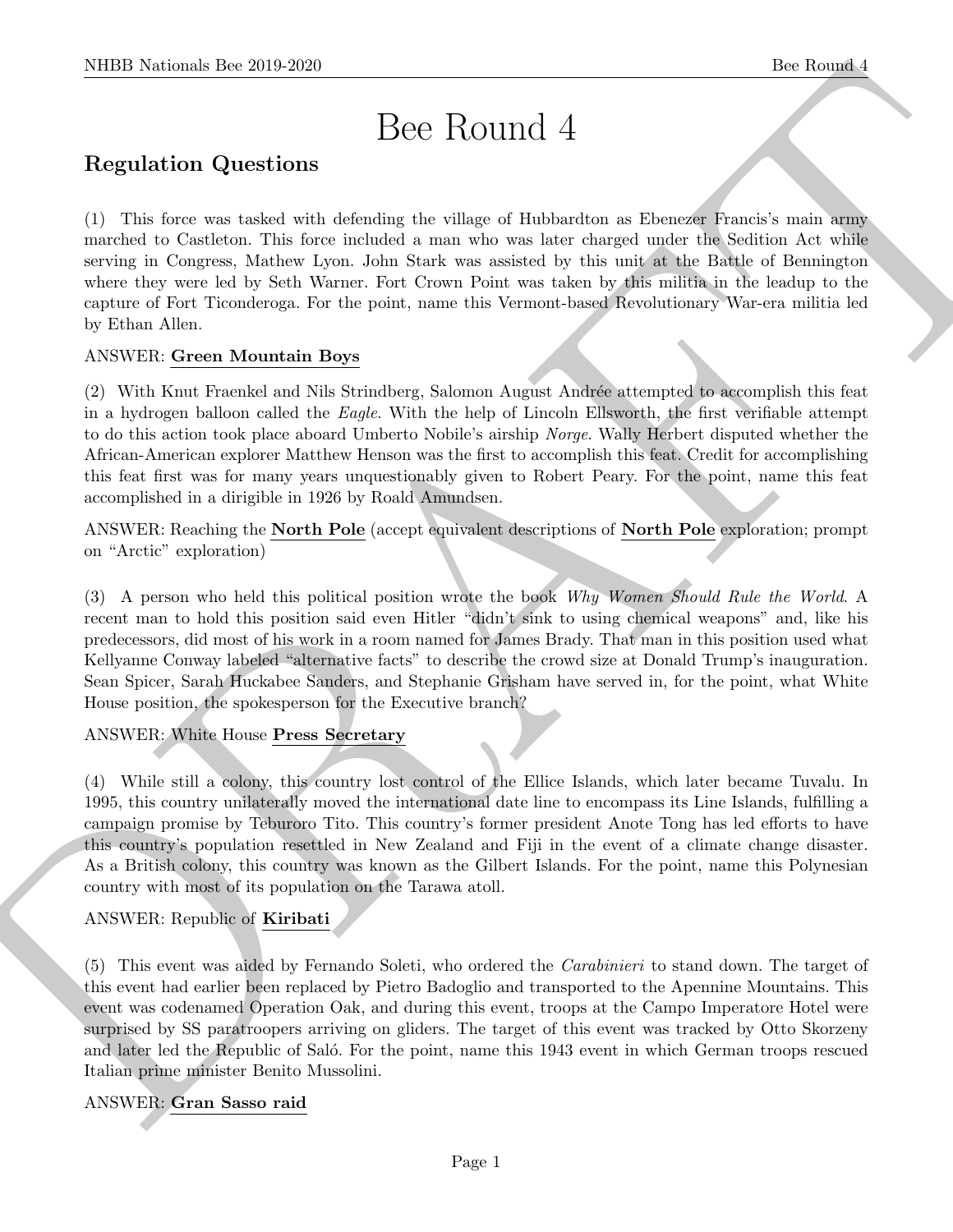NIBB Noticeals line 200 200<br>
(i) like terminal is englished to a reddictal case of the other in which case and<br>a radio of the control of the second of the control of the control of<br>the second of the Control of the second (6) This organization is depicted in a political cartoon in which men sleep under railway lines while a figure warns them of an approaching train. The seventh degree of this organization was called the High Priest in the Assembly of Demeter, and this organization was founded by Oliver Hudson Kelley This organization won a victory in the case *Munn v. Illinois* which allowed states to regulate grain elevators, but the decision was overturned in the Wabash case. For the point, name this 19th century fraternal order of farmers.

ANSWER: National Grange of the Order of Patrons of Husbandry (accept Patrons of Husbandry, accept Grangers)

(7) The first recorded mention of this man comes from the historian Otto of Freising, who was told this man's story by Hugh, bishop of Jabala. This man's legend may have come from the Kerait clan, a conclusion based on the Christian names of their rulers. Legends about this man include possibly being the father of Genghis Khan, having been descended from the three Magi, or being an Emperor of Ethiopia. A Christian kingdom in the Orient may or may not have been led by, for the point, what legendary presbyter who probably never existed?

## ANSWER: Prester John (accept John the Elder, accept Presbyter Johannes)

(8) One of these people, named Eumenes of Cardia, gained the loyalty of the "Silver Shields" unit. Another of these people, known as "The Besieger," failed to conquer Rhodes with his *Helepolis* siege tower. The climactic battle between these people occurred at Ipsus where Seleucus I Nicator's elephants defeated Antigonus the One-Eyed. Conflict between these people began when their former leader granted his kingdom "to the strongest." For the point, name these generals of Alexander the Great who fought a series of namesake wars.

ANSWER: Diadochi (accept "generals of Alexander the Great" before mentioned)

(9) This organization backed the plaintiff in Loewe v. Lawlor which concerned non-corporate application of the Sherman Antitrust Act. This organization called Henry Wallace "a front for the Communist Party," and it merged with an organization which was defeated in 1946's "Operation Dixie." This organization was joined by the United Mine Workers in 1944, led by John L. Lewis. At its founding in 1886, this organization elected its first president, Samul Gompers. For the point, name this union that split from the Knights of Labor and later merged with the CIO.

## ANSWER: American Federation of Labor (accept AFL)

(10) In this work, the character Mr. Brown represents the uncommon European who respects local beliefs. The author of this work spent eighteen years teaching at Bard College and four at Brown. Ezinma is the daughter of the protagonist in this work who beats his wife, Ojiugo, during the Week of Peace. After returning from banishment for killing Ikemefuna, Okonkwo discovers his village has been colonized. For the point, name this tale of 19th century Nigeria, considered the most widely read book in African literature, by Chinua Achebe [CHIN-wah uh-CHEH-beh].

## ANSWER: Things Fall Apart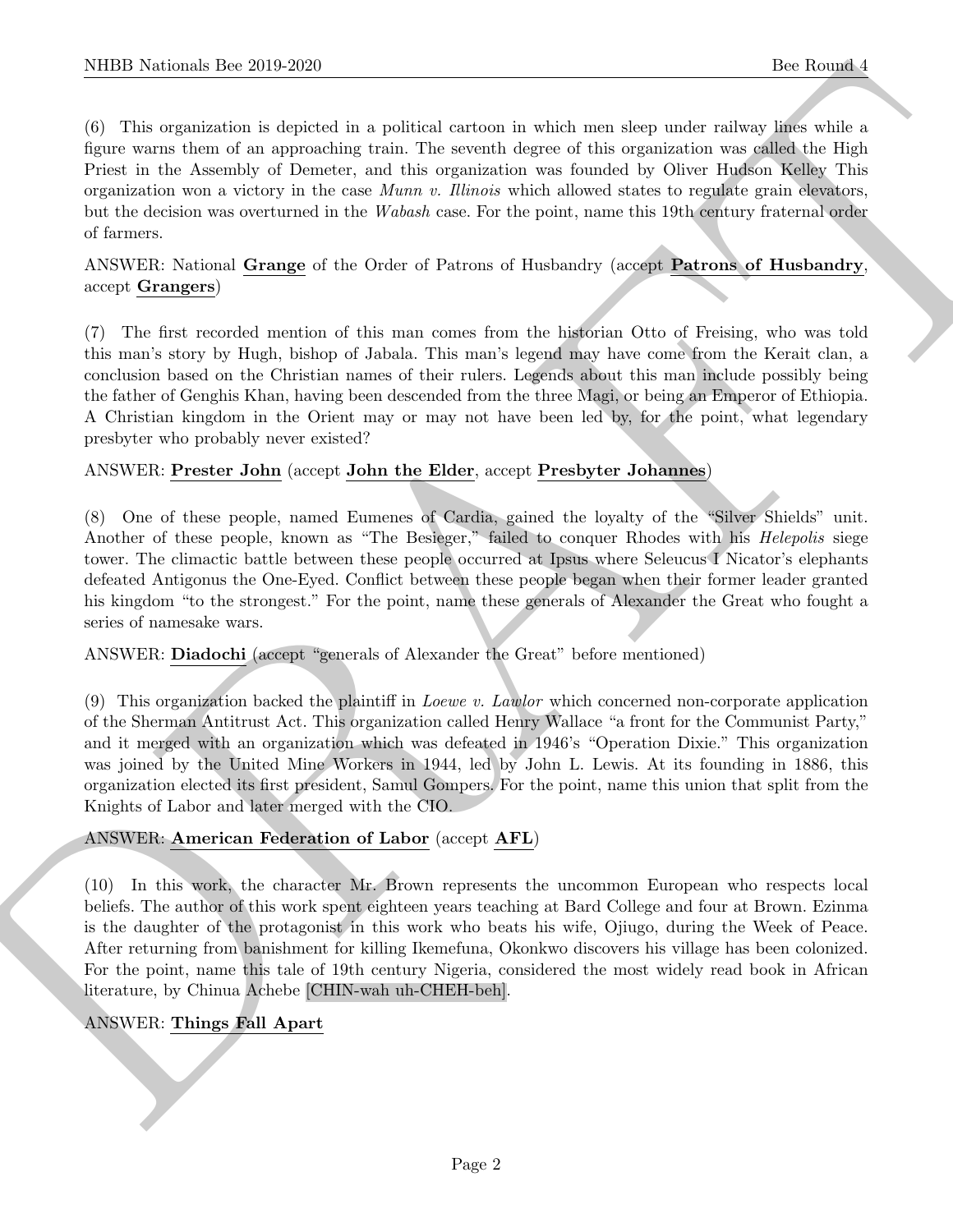NIBB Noticeals line 200 200<br>
(1) Antius distance line 200 200<br>
(1) Antius distance of University and Collect Scale of this produce is possible shown that a first control in<br>the collect state of the collection of the Anert (11) Author Gianna Braschi's novel United States of...this good is a postmodern allegory that addresses the colonial status of Puerto Rico and Latin American immigration. A Miguel Angel Asturias trilogy tells ´ of how Guatemalan natives were exploited by producers of this good. Mr. Brown owns a company that produces this good in a novel in which Jos´e Arcadio Segundo is the sole survivor of a massacre of this good's harvesters. For the point, name this good whose inclusion in One Hundred Years of Solitude was inspired by the United Fruit Company.

#### ANSWER: Bananas

(12) In 1939, German physician Fritz Lickint published an 1200-page volume against the use of this good which was also the subject of a 1964 report by U.S. Surgeon General Luther Terry. In 1604, King James I wrote one of the earliest works against the use of this good. In 1999, the "Truth" campaign was launched in the U.S. against the use of this good which had skyrocketed in the 1950s thanks to advertising campaigns such as the Marlboro Man. For the point, name this good that comes from the nightshade family, in the genus Nicotiana.

ANSWER: Tobacco (anti-prompt on "cigarettes" and similar answers, prompt on "nicotine" prior to "James")

(13) This Englishman's government faced questions after the disappearance of MI6 diver Lionel Crabb on a reconnaissance mission. A "Law Not War" rally in Trafalgar Square against this leader led by Aneurin Bevan opposed Operation Musketeer. The leader of the "Glamour Boys," this man resigned his post of Foreign Secretary after the Munich Agreement. Guy Mollet and this man lost their highest offices after a conflict with Gamel Abdel Nasser. For the point, name this British prime minister who resigned after the Suez Crisis.

ANSWER: Anthony Eden, 1st Earl of Avon (1st Earl of Avon, accept Viscount Eden)

(14) This country was united against European rule by the Yaruba Dynasty. Iran and the Soviet Union backed opposing sides in this country during the Dhofar Rebellion. This country's final elected Imam, Ghalib Alhinai, fled to Saudi Arabia in 1959 after the Jebel Akhdar War. This country's Kumzari-speaking population has typically been based in Musandam. At its 19th century peak, this country's influence reached from the Strait of Hormuz to the coast of central Africa. For the point, name this country, whose royal ruling house since 1744 has been the House of Al Said.

## ANSWER: Sultanate of Oman

(15) Description acceptable. One of these documents records the results from an apparatus containing piezoelectric quartz, including the high intensity of a sample of Joachimsthal pitchblende. These documents, which include the first use of the symbol "Po" [P-O] and detailed studies of the atomic weight of radium will continue to be stored in lead-lined boxes at the Biblioth`eque Nationale for the next 1,500 years. For the point, name these highly contaminated documents left behind by a double-Nobel laureate who is herself buried in a lead-lined coffin in the Panthéon..

ANSWER: Marie Sklodowska Curie's laboratory notebooks (accept descriptions of the notes, papers, etc. of Marie Sklodowska Curie)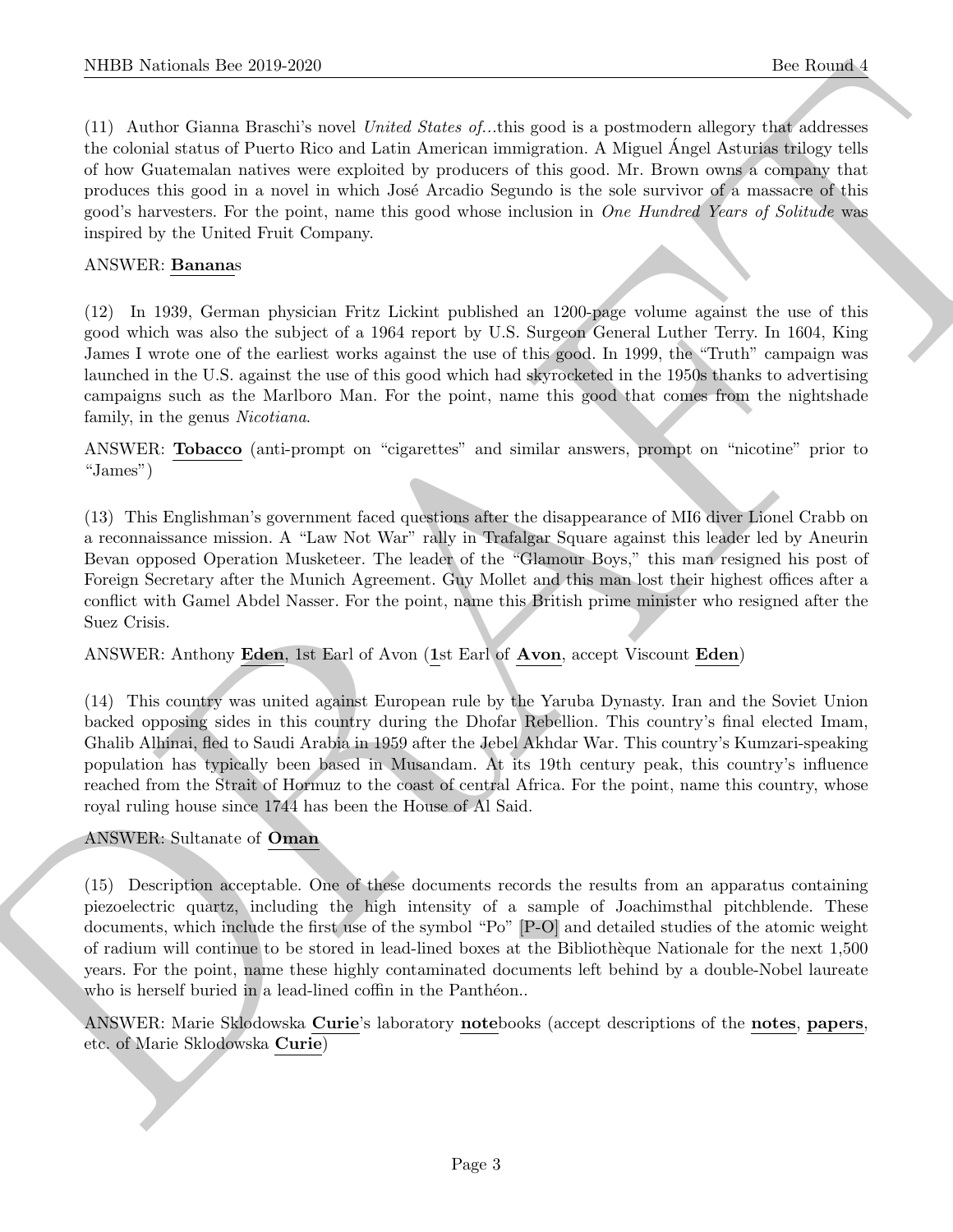(16) A seated bronze statue of this man, whose left shoe is rubbed by tourists and students for luck, was created in 1884 by Daniel Chester French and place in a "Yard" named for this man. This man donated 400 volumes and over 700 pounds to the creation of a school that briefly moved to Concord during the American Revolution. That school named for this man was the site of a clerical dispute that resulted in the creation of a rival institution in New Haven. For the point, name this man whose gifts helped found the oldest university in the United States.

## ANSWER: John Harvard

(17) This man returned to Italy with a large Hunnic force at the command of the usurper Joannes and later obtained the rank of Magister Militum per Gallias from Joannes's successor. This man defeated his rival Bonifacius at the Battle of Rimini, but he was later assassinated by his own Emperor Valentinian III. Another of this man's victories came at a battle where his forces, alongside a Visigothic army commanded by King Theodoric, defeated the army of Attila the Hun, the Battle of the Catalaunian Plains. For the point, name this man, often called the "Last of the Romans'.

#### ANSWER: Flavius Aetius

(18) During this dynasty, the Tibetan empire conquered Xinjiang and Qinghai and invaded Songzhou. During a massacre under this dynasty, thousands of Arab and Persian merchants were slaughtered at Guangzhou. Yang Guifei, one of the Four Beauties, lived during this dynasty and was killed after she was accused of aiding an enemy general. This dynasty was interrupted by the Second Zhou Dynasty, founded by Empress Wu. This dynasty sharply declined following the An Lushan rebellion. For the point, name this Chinese dynasty that followed the Sui.

#### ANSWER: Tang Dynasty (accept Tang Empire)

(19) In 2007, federal judge James Muirhead used this book's format to respond to a felon's mailed protest about the food he was being served in prison. Publisher and TV personality Bennett Cerf made a bet that inspired this book's creation. This book was paraphrased in a 2013 Ted Cruz filibuster against the Affordable Care Act. Virent Ova! Viret Perna!! is this book's title as translated by Latin educator Terence Tunberg. For the point, name this book with fewer than 50 unique words in which Sam-I-Am persuades his friend to try the title foods, written by Doctor Seuss.

#### ANSWER: Green Eggs and Ham

NIBB Noticeals line 2019.229<br>
(3) Associated the same scheme follows in rather by the star and the formulation of the star and the star and the star<br>
(3) Associated the star and the star and the star and the star and the (20) After the passage of this law, a newly appointed governor negotiated the Treaty of Fort Harmar. This law's protection of things like freedom of worship has led to it being called the first National Bill of Rights. This law, which led to the appointment of Arthur St. Clair as provisional governor, built off of an ordinance from three years prior that established the Public Land Survey System. For the point, name this 1787 law that created the first organized incorporated territory of the United States in land that now stretches from Minnesota to Ohio.

ANSWER: Northwest Ordinance of 1787 (accept An Ordinance for the Government of the Territory of the United States, North-West of the River Ohio)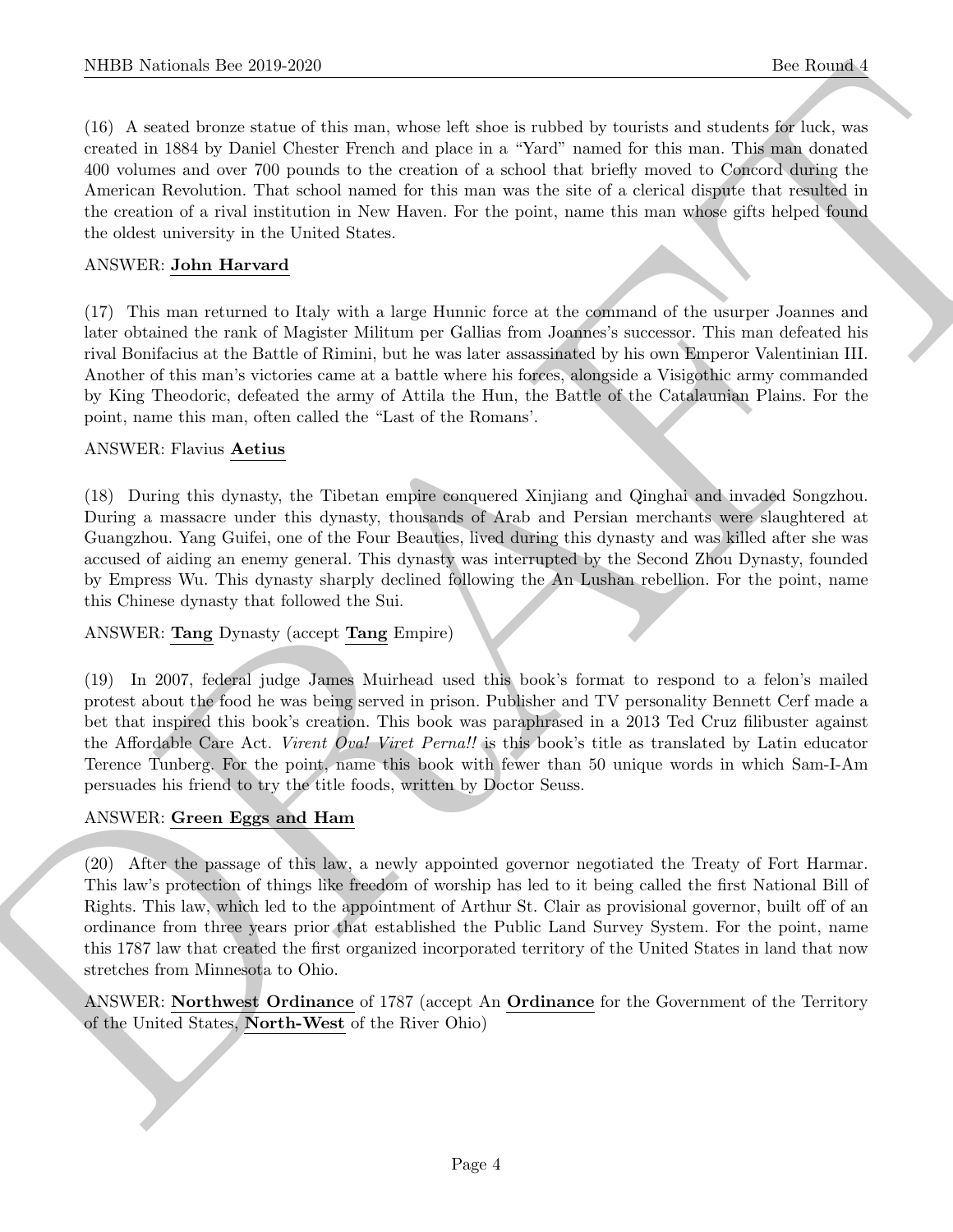(21) The conquest of this region was begun after the Battle of Chuvash Cape. Forts built in this region were known as *ostrog* and were used to house participants in the *katorga* labor system. The border of this region was defined with its southern neighbor by the Treaty of Nerchinsk. After the conquest of Kazan, the exploration of this region was begun by the ataman Yermak and financed by the Stroganov family. Early attempts to build transportation across this region included the Irkutsk-Chita Project. For the point, name this vast eastern region of Russia.

#### ANSWER: Siberia

(22) In the leadup to this period, 16 prisoners were executed in Rawson Prison in the Trelew Massacre. During this period, masked men abducted people like Emilce Moler and Pablo Díaz in the "Night of the Pencils." The Nobel Peace Prize was awarded to Adolfo Pérez Esquivel for his opposition to actions such as the "disappearing" of "los desaparacidos" under Jorge Rafael Videla during this period. The Mothers of the Plaza de Mayo held up pictures of their abducted children during, for the point, what troubled period from 1976 to 1983 in Argentina?

ANSWER: Dirty War (accept La guerra sucia, prompt on "Operation Condor")

(23) This figure's existence was questioned by Bruno Bauer based on the influence of Stoic philosophy, a thesis shared by Arthur Drews in a 1909 book. Ernest Renan claimed that in the absence of this figure, Mithras would have been the most widely worshipped god in the Mediterranean. Albert Schweitzer claimed that this figure was an "apocalypticist" in a book titled The Quest for the Historical this figure. The earliest historical references to this figure include Josephus and Tacitus. For the point, name this ancient rabbi whose life is attested to by the Gospels.

ANSWER: Jesus Christ (accept either underlined portion)

(24) This justice was confirmed 99-0, with the absent Senator Max Baucus later sending a copy of A River Runs Through It as an apology. Pro-life activist Peter Gemma said nominating this justice was "a direct contradiction of the Republican platform." George W. Bush unsuccessfully nominated Harriet Miers to replace this justice who was appointed to replace Potter Stewart. Prior to joining the Supreme Court, this justice was the Republican majority leader in the Arizona Senate. For the point, name this justice who made history when nominated by Ronald Reagan in 1981.

## ANSWER: Sandra Day O'Connor

NIBB Noticeals line 200 200<br>
(2) This conserts of the couple are because of the Battle of Character Section Fort terms of the conserver of the conserver of the section of the section of the section of the section of the s (25) One of these structures, uncovered at the Sannai-Maruyama Site, was built as early as the 4th millennium BC. The Namamugi incident on one of these structures sparked the eventual bombardment of Kagoshima by the British. The policy of "alternate attendance" resulted in the creation of dozens of these infrastructure projects. 53 stations to check passports were created along one of these projects, called Tokaido, which ran from Kyoto to Edo. For the point, name this type of infrastructure project exemplified by the Five Routes.

ANSWER: Roads in Japan (accept routes before "Five Routes" is read)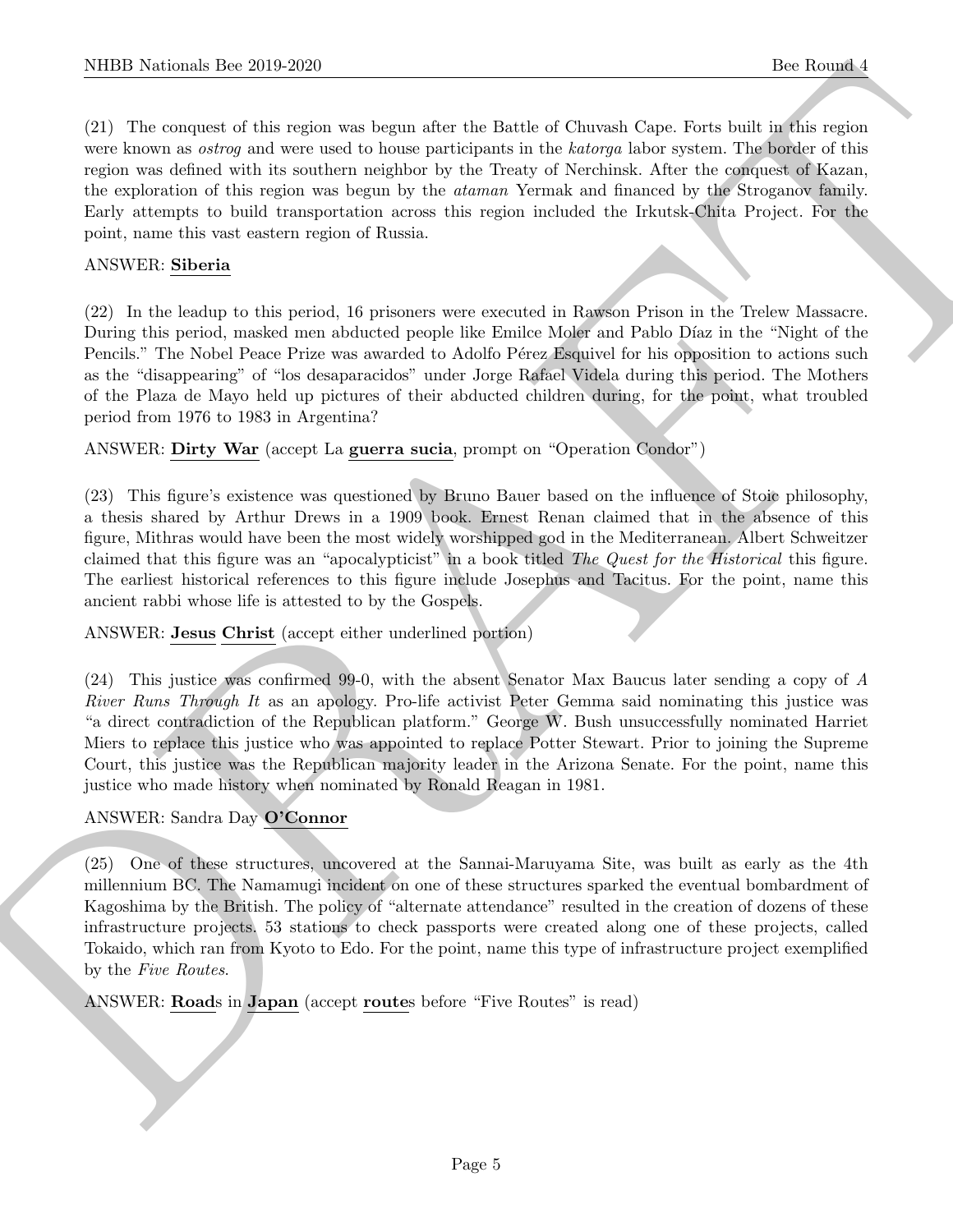(26) A composer from this country wrote choral works including "The Moon Bridge" and an historic Symphony in E Minor. Another composer from this country created an opera about Jean-Jacques Dessalines, *Troubled Island*. A composer from this country won a Pulitzer Prize for Music sixty years after his death for his opera Treemonisha and pioneered a syncopated style of music heard in pieces like "The Entertainer." Florence Price and William Grant Still were from, for the point, what country where Scott Joplin pioneered ragtime?

## ANSWER: United States of America (accept America)

(27) A woman who was imprisoned in this state named Patty Cannon ran a "reverse underground railroad" by kidnapping freed Black people to sell into slavery in the South. A man from this state rode to Philadelphia "in his boots and spurs" in a thunderstorm after a deadlocked vote. This state's Fort Christina, which stood between the Christina River and Brandywine Creek, was defended by men including James A. Bayard, Sr. and Caesar Rodney. For the point, name this state, named for a Baron whose English name comes from the French "La Guerre."

## ANSWER: Delaware

(28) Actions by this king's finance minister Jacques Necker prompted the Abbé Sieyès to write an influential pamphlet during this man's reign titled What is the Third Estate? This man was forced to move to the Tuileries Palace, the site of the *Armoire de fer incident*, after a group of female sans-culottes marched to Versailles. Crippling debt and a lack of credit forced this man to call the Estates-General in 1789. The Ancien Régime was ended during, for the point, the reign of this king who was executed during the French Revolution.

## ANSWER: Louis XVI of France

(29) The namesake of this city, styled Viscount Sunbury, authorized the raid on John Entick's home on suspicion of sedition. When Edward Cornwallis founded this city he violated the terms that ended Father Rale's War. Mi'kmaq attacks on this city were prevented by Fort Sackville, built during Father Le Loutre's War. This city sent Boston a Christmas tree in thanks for Red Cross help after its Richmond district was devastated in 1917 by an explosion. The SS Imo and SS Mont Blanc collided and exploded in, for the point, what city in Nova Scotia?

## ANSWER: Halifax

NIBB Notional- line 2019-2020<br>
(3) A source from the condity votel which was including "The Most Solicy" and 20<br>
(3) A source from the condition of the condition of the condition of<br>
Symphony is F. Vience, A source from t (30) Chester A. Arthur defended African-American schoolteacher Elizabeth Jennings Graham in a case that desegregated these systems in Manhattan. Andrew Smith Hallidie promoted one of these systems named for Clay Street Hill. Charles Tyson Yerkes was a "traction magnate" of one of these systems on Chicago's North Side. These vehicles traveled down the Desire line in the French Quarter of New Orleans, which inspired a Tennessee Williams play. For the point, name this form of public transit exemplified by San Francisco's cable cars.

ANSWER: Streetcars (accept trolleys, trams, tramcars, or electric railways)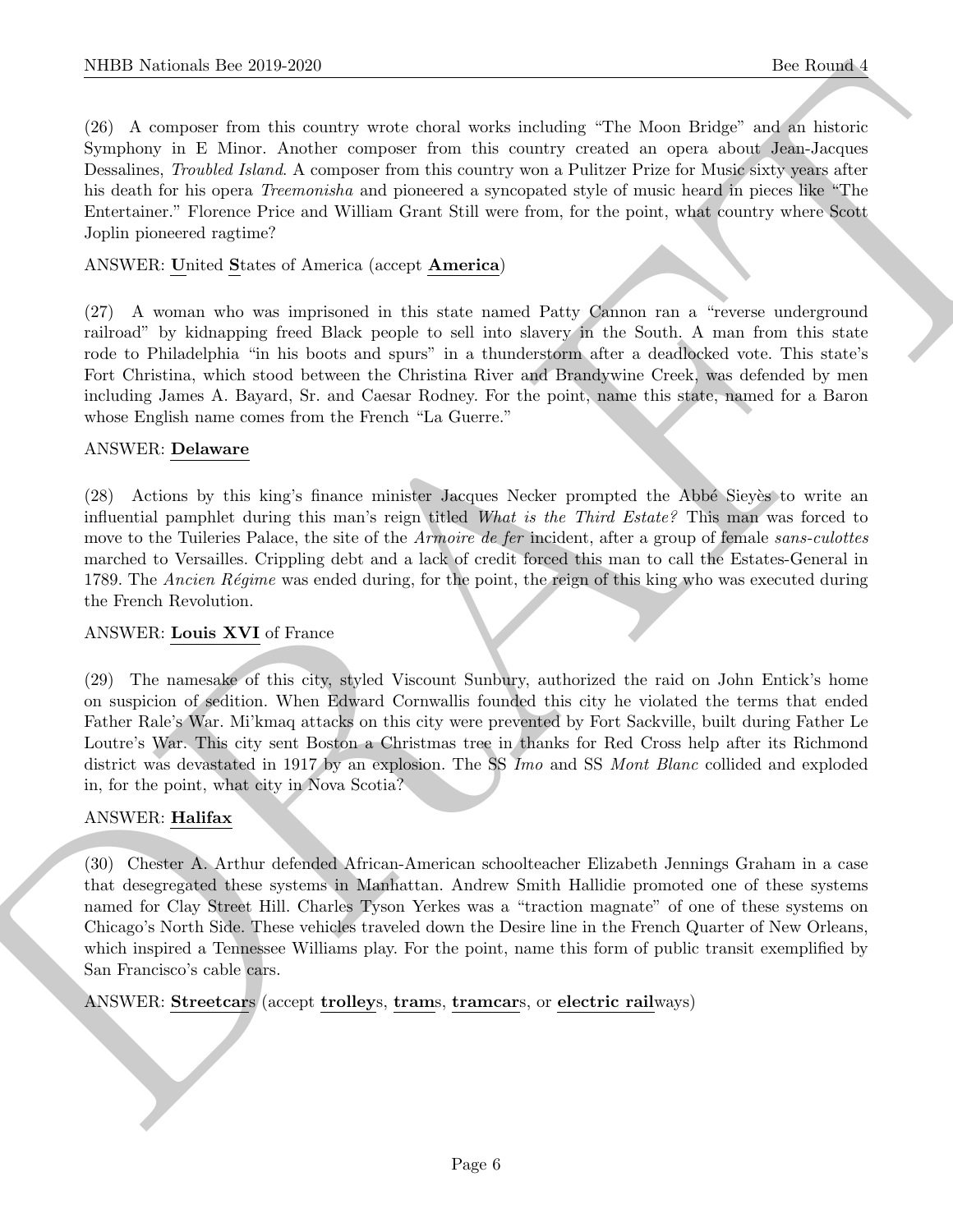(31) A work painted during this war and displayed in the Philadelphia Museum of Art depicts a brown wooden box below a monster whose arms and legs awkwardly hold one another. This war inspired both Soft Construction with Boiled Beans and a work that was covered by a curtain during a Colin Powell presentation to the United Nations. A horse with a knife for its tongue, a woman with her dead child, and a bull representing fascism all appear in a work inspired by this war. For the point, name this conflict that inspired Pablo Picasso's Guernica.

## ANSWER: Spanish Civil War (accept Guerra Civil Española)

(32) In the 1950s, this person was put in charge of a group of child spies called the Vanar Sena, or "monkey brigade." This person's son carried out compulsory sterilizations during "The Emergency," declared by this person in 1975. This leader ordered an attack on the Golden Temple as part of Operation Blue Star. This leader was on the way to an interview with Peter Ustinov when she was killed by two Sikh militants in 1984, leaving her son Rajiv in power. For the point, name this woman, the first and only female prime minister of India.

## ANSWER: Indira Gandhi

(33) The rulers of this city of antiquity moved from the Great Palace to the Palace of Blachernae in the 11th century. Some foreign merchants in this city lived in the Galata quarter. A famed column moved to this city from Delphi is made up of three intertwined snakes and stands next to an obelisk built by Thutmose III. This city's harbor was defended by a long chain and is known as the Golden Horn. Once defended by the Theodosian Walls, this city was conquered by Mehmed II in 1453. For the point, name this city, the capital of the Byzantine Empire.

## ANSWER: Constantinople

(34) In one battle, this group's Compagnia della Morte was left alone to defend the cross of Aribert, Archbishop of Milan. This group was defeated at Cortenuova in 1237, shortly after it had been revived to challenge Frederick II whom it finally defeated in a siege of Parma. This group, first formed to counter territorial claims from the Diet of Roncaglia, signed the Peace of Constance shortly after defeating its greatest rival at the Battle of Legnano. For the point, name this medieval alliance that fought with Frederick Barbarossa for control of northern Italy.

## ANSWER: Lombard League (accept Lega Lombarda, accept First Lombard League before Cortenuova)

NIEED Noticinals line 2019.2020<br>
(3) A weak mass of the statistics was east displayed at the Philadelah Marson of Act desires a convenience with the statistics of the desired at the statistics of the statistics of the sta (35) This service required employees to pledge to refrain from using profane language or drinking alcohol. An advertisement for employees for this service asked for young fellows "willing to risk death daily," noting "Orphans preferred." This service was founded by the trio of Russell, Majors, and Waddell and began operations in April 1860, when a man who may be Johnson William Richardson left St. Joseph with objects that arrived in Sacramento ten days later. The transcontinental telegraph rendered obsolete, for the point, what mail service that utilized riders and horses?

## ANSWER: Pony Express